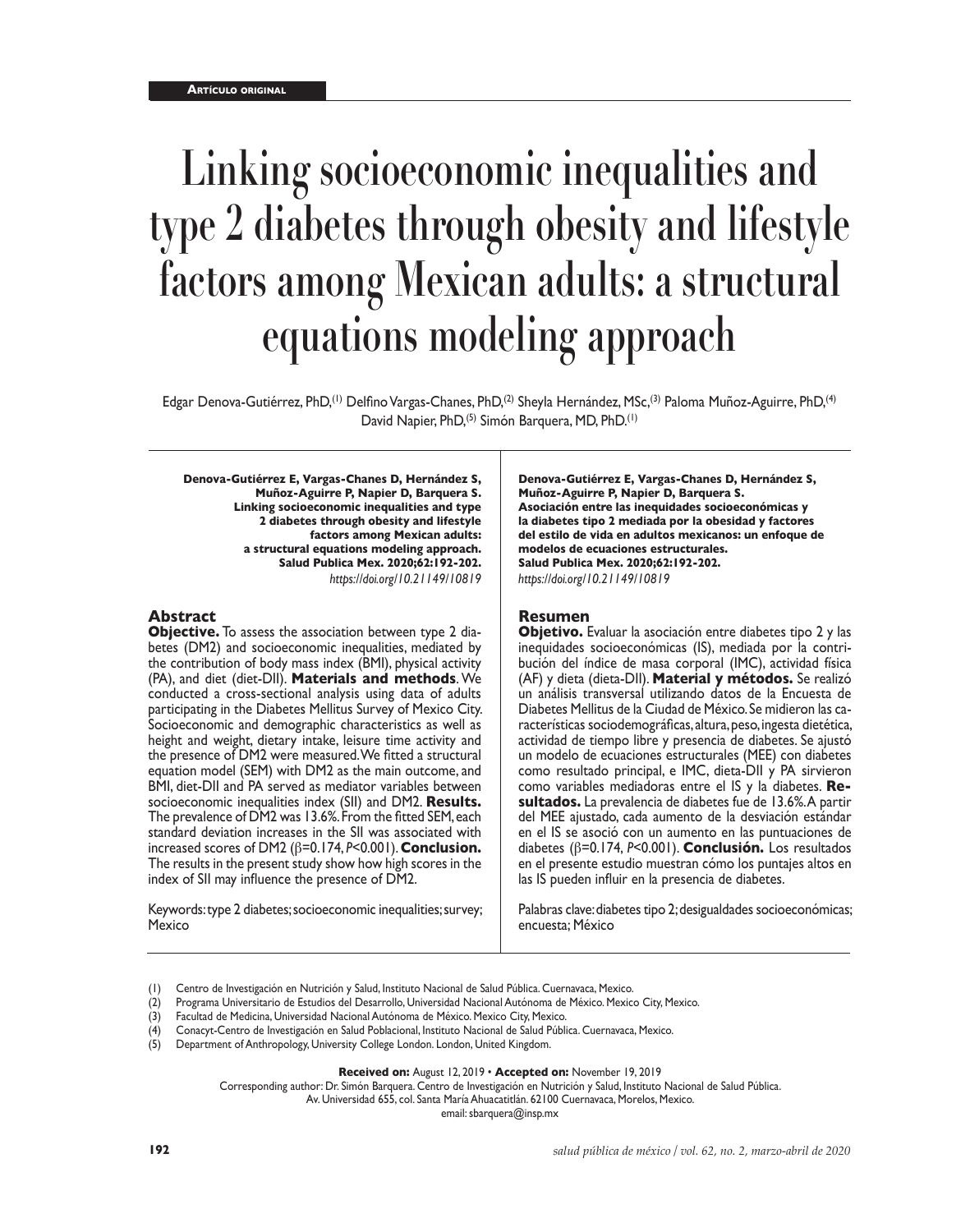$\mathbf{W}$  orldwide, type 2 diabetes (DM2) prevalence has doubled in past decades,<sup>1</sup> representing one of the length the largest widespread epidemics faced by the world population. Due to increasing disease burden, DM2 has been recognized as one of the most important noncommunicable diseases (NCDs).2 According to the International Diabetes Federation (IDF), in 2017, there were 451 million people living with DM2 and this number is expected to increase to 693 million by 2045. $^3$  From an economic perspective, previous report<sup>4</sup> suggest that total DM2-related health expenditure in 2015 was 673 billion US dollars and it is projected that in 2040 it will cost 802 billion US dollars. The IDF shows that Mexico ranks among top five countries in the world for DM2,<sup>2</sup> with approximately 12 million people living with this condition. In addition, in 2016, in agreement with the Global Burden of Disease study, 65% of premature mortality and 88% of disability-adjusted life-years (DALYs) were caused by NCDs<sup>5</sup> in Mexico with DM2 among top five leading causes.<sup>6</sup>

Genetic as well as environmental factors, particularly lifestyle factors (i.e. poor diet, physical inactivity, sedentary lifestyle, smoking, etc.), joined by economic transition, urbanization, industrialization, and globalization have been defined as important components in the growing burden of NCDs.<sup>7</sup> In addition to environmental and genetic factors, primary determinants of disease, essentially social and economic in nature, have been linked with DM2 and also with changes in diet and other lifestyles.<sup>8</sup> In this sense, socioeconomic status (SES)—a construct determined through access to health-care and information, healthy foods and access to exercise venues, income level, education and occupational opportunities as well as individual lifestyle choices9 —has been defined as a factor of the unequal distribution in the prevalence, incidence, and mortality of DM2.<sup>10</sup> Unequal distribution of risk factors for DM2 (i.e. obesity, unhealthy diet, physical inactivity) between levels of SES have been reported.<sup>11</sup> Unequal distribution of access to resources and opportunities necessary to achieve a healthy lifestyle has been defined as socioeconomic inequalities.<sup>12</sup>

Despite the fact that socioeconomic inequalities and DM2 have been widely studied in different populations, the causal pathway is not yet fully understood. Moreover, as previously reported,<sup>13</sup> there is a lack of comprehensive information about how some factors (i.e. body mass index, diet, physical activity, family history of DM2, etc.) mediate and potentially compound the impact of socioeconomic inequalities on DM2. Thus, the main objectives of this study are to evaluate, using a structural equation modeling approach, the relation between socioeconomic inequalities and DM2 and to

examine body mass index, diet, and physical activity as potential mediators in this relationship in a group of adults participating in the Diabetes Mellitus Survey of Mexico City 2015 (DMS-MC 2015).

# Materials and methods

# **Study design**

The DMS-MC 2015, a probabilistic population-based survey, collected cross-sectional data from a sample representative of adult residents of Mexico City aged 20-69 years. The DMS-MC 2015 was conducted in 2015 by a research team from the National Institute of Public Health (INSP, by its Spanish acronym) to obtain information and measurements of NCDs, as well as socio-economic conditions, lifestyle risk factors (i.e. diet and physical activity), and other health indicators. The methodology and participant characteristics have been previously detailed.14

In total, 1 174 subjects were included in the present analysis. Altogether, 242 participants were excluded for the following reasons: 142 participants had missing information regarding biomarkers and other important covariates. We also excluded subjects with more than 10% missing items on their food frequency questionnaires, those who did not consume between 600 kcal and 5 500 kcal daily, and subjects with more than 12 months past their DM2 diagnosis date.

We executed the current study according to the Declaration of Helsinki guidelines. The Research, Ethics and Biosecurity Committee at INSP reviewed and approved the study protocol and informed consent forms. Written informed consent was obtained from each participant.

# **Dietary intake**

A semi-quantitative food frequency questionnaire  $(SFFQ)$  previously validated in Mexican populations<sup>15</sup> was used to assess dietary intake over the past seven days prior to the interview. The SFFQ included information concerning the consumption of 140 foods items. For each food, a commonly used portion size was specified (i.e. one slice of bread or one cup of coffee). Frequency intake options were characterized by set categories ranging from "never" to "six or more times per day". We converted frequency, which was originally measured as times per day, into portion size per day. Then, to estimate the nutrient and total energy (kcal/day) intake, we multiplied the frequency of consumption of each food by the estimated nutrient content with a food content database, compiled by INSP.16 The administration and collection of the SFFQ was carried out by trained personnel using standardized data collection and entry procedures.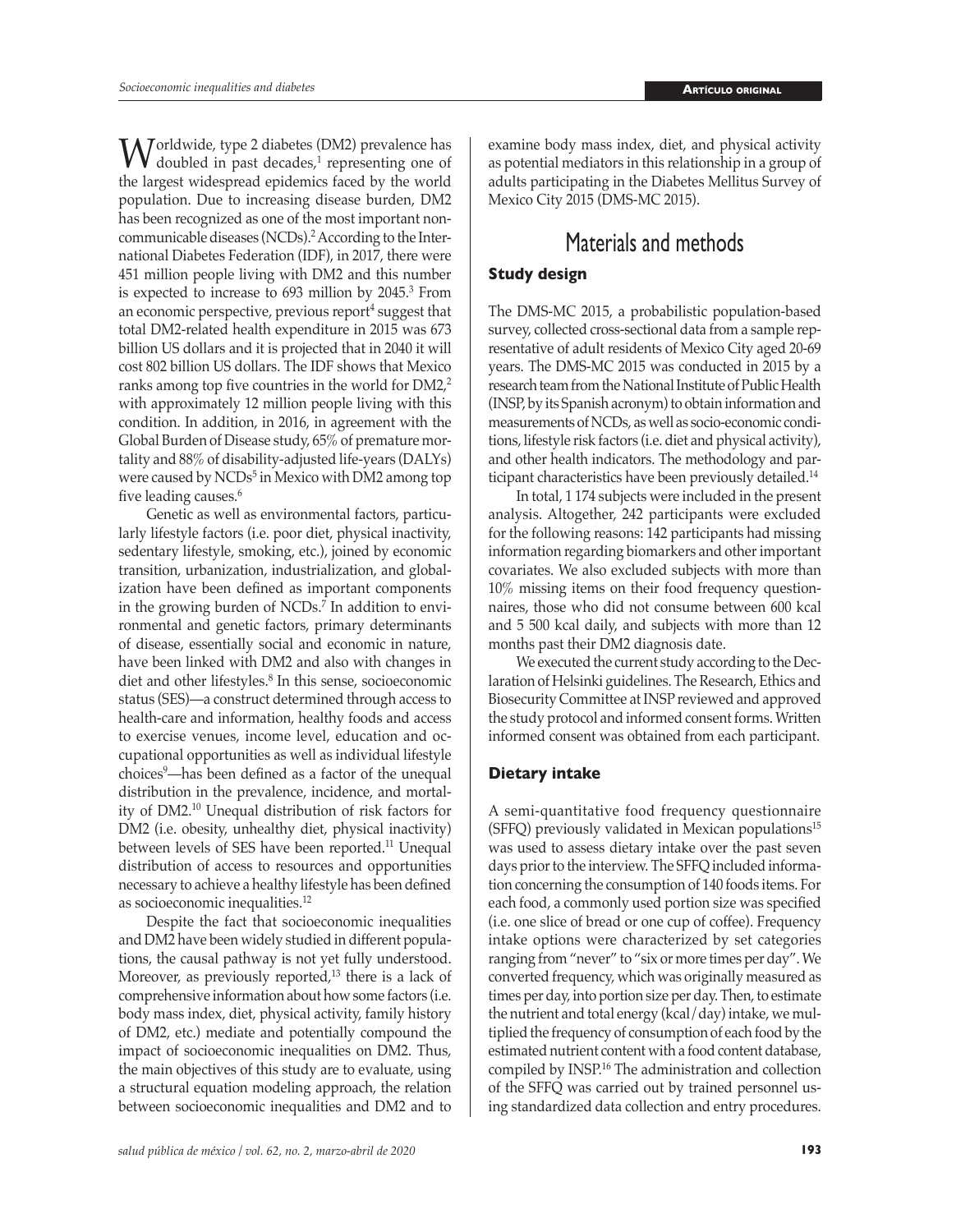To compute the dietary inflammatory index (DII) scores for participants in the DMS-MC 2015, 27 food items and nutrients were linked to the world database that provided estimates of mean intake and standard deviation for each food parameter.<sup>17</sup> Then, these were expressed using *Z*-score. Finally, all the food parameter-specific DII scores were summed to create the overall DII score for every participant in the study. The methodology has previously been described.<sup>14</sup>

## **Biomarkers**

Total cholesterol (TC), high-density lipoprotein cholesterol (HDL-c), low-density lipoprotein cholesterol (LDL-c), triglycerides (TG), glucose, and glycated hemoglobin A1c (HbA1c) were measured in a standardized laboratory. A fasting venous blood sample (fasting time  $was \geq 8$  hours) was collected from an antecubital vein from each participant.

Plasma TG was measured with a colorimetric method following enzymatic hydrolysis performed with the lipase technique. TC, HDL-c, and LDL-c were measured using the colorimetric method following enzymatic assay. Plasma glucose was measured with the enzymatic colorimetric methods by using oxidized glucose. In addition, the proportion of HbA1c was determined using the immunocolorimetric method.18

# **Type 2 diabetes**

Previous DM2 diagnosis methods in the DMS-CM 2015 have been previously reported.<sup>14</sup> In short, first subjects were asked whether or not they had a diabetic condition and whether they had ever been diagnosed with DM2 by a physician. Additionally, subjects whose glucose concentration was ≥126 mg/dL and had levels of [HbA1c  $\left(\% \right) \geq 6.5$ ] were defined as displaying fasting glucose and/or HbA1c values consistent with DM2 diagnostic criteria19 and were also defined as participants with DM2. The manifest continuous variables glucose levels and HbA1c were included into the SEM model as a latent variable of DM2 for SEM analysis.

### **Anthropometric and blood pressure**

Using standardized procedures, trained personnel measured participants' height and weight. Body weight was assessed with a previously calibrated electronic (SECA 874) scale with a precision of 0.1 kg. Height was evaluated by using a conventional stadiometer (SECA 213) to the nearest 0.1 cm. Body mass index was estimated as weight in kilograms divided

by the square of height in meters [BMI= weight (kg)/ height (m<sup>2</sup> )]. We categorized BMI into three categories: normal <25.0 kg/m<sup>2</sup>, overweight  $\geq$ 25.0 and <30.0 kg/ m<sup>2</sup>, and obesity  $\geq 30.0 \text{ kg/m}^2$ . For the structural equation model (SEM), BMI was included as a continuous variable. With a measuring tape, waist circumference was evaluated to the nearest 0.1 cm at the highest point of the iliac crest to the end of normal expiration, which was placed below any clothing, directly touching the participant's skin. Central obesity was defined as a waist circumference of ≥90 cm in men and ≥80 cm in women.20 Additionally, participants' blood pressure was measured twice using an automatic medical grade monitor (OMROM HEM-907). The first measurement was taken after five minutes of rest, while participants were sitting with the dominant arm supported at heart level. The second measurement was taken in the same way, five minutes after the first.

# **Physical activity**

A short version of the international physical activity questionnaire (s-IPAQ), previously validated in Mexican populations, was used to evaluate physical activity (PA).<sup>21</sup> The questionnaire includes nine items that assess time spent performing moderate-intense PA for at least 10 minutes of each activity over seven days. The data of the s-IPAQ was examined as follows: first, physical activity interval duration gathered in hours was converted into minutes; second, data which was described as a weekly frequency was transformed into an average daily time; and third, subjects whose responses were "do not know", or "refused", or had "missing data" for time duration or frequency were excluded. In the SEM analysis, PA was analyzed as a continuous variable.

### **Socioeconomic status**

A household wealth index (HWI) was created using principal components analysis with household characteristics and family assets. In general, HWI was constructed by combining eight variables that assessed household characteristics, goods, and available services including: construction materials of the floor, ceiling, and walls; household goods (stove, microwave, washing machine, refrigerator and boiler); and electric goods (television, computer, radio and telephone). The index was divided into tertiles and used as a proxy for low, medium, and high SES, for the multivariate logistic regression models the highest tertile (high SES) was the category of reference.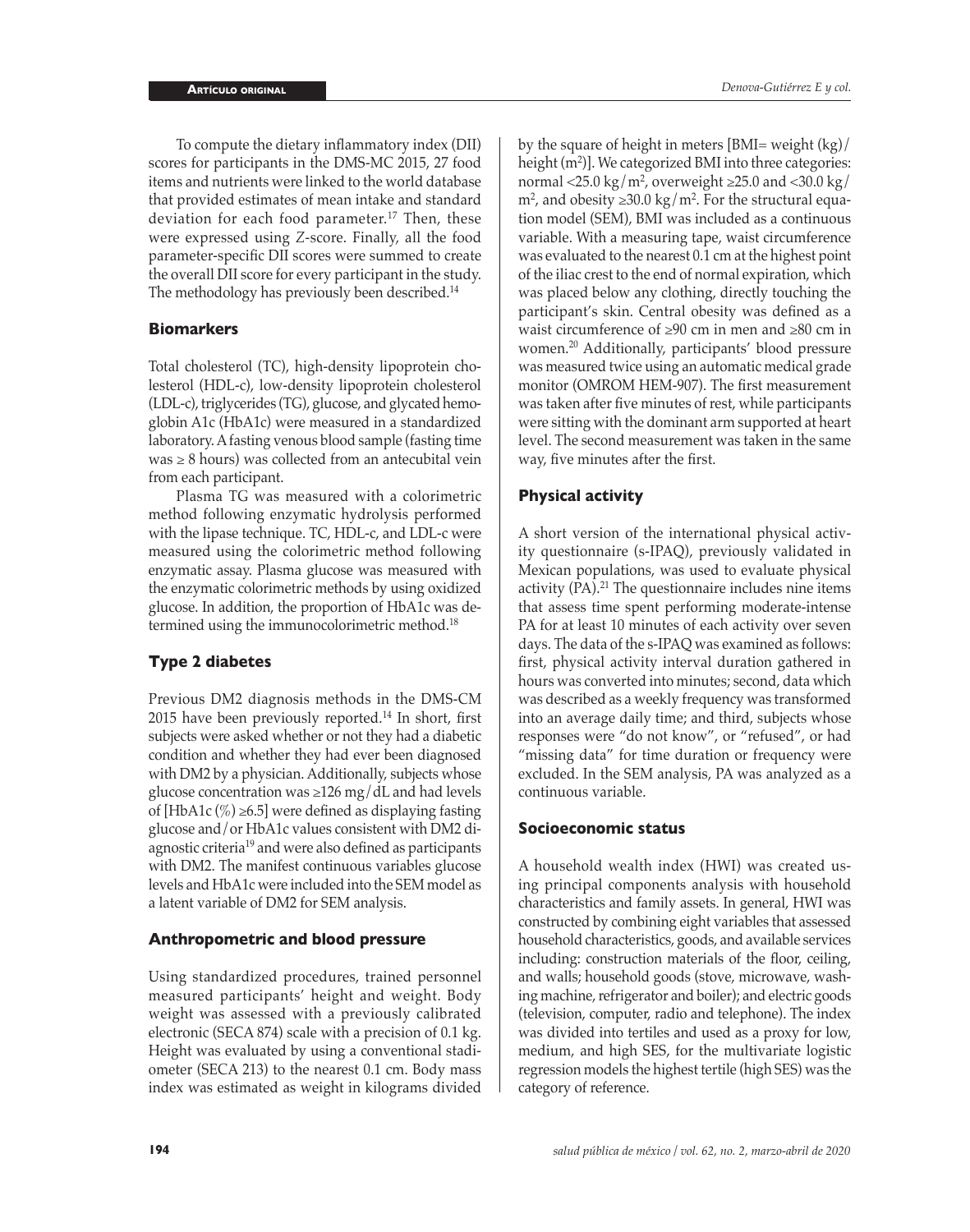### **Education**

Education level was based on a question, "What level of education do you have?", and the responders were requested to state their maximum level of education. The response options ranged from "elementary school" to "master and doctoral degree". For SEM analysis, we stratified subjects into five groups according to the highest level of education obtained: "elementary or less", "secondary", "high school", "university", and "master and doctoral degree". For the multivariate logistic regression models, we stratified subjects into three categories according to the highest level of education obtained as follow: "elementary or less and secondary" "high school" and "Bachelor's degree or higher", being Bachelor's degree or higher the category of reference.

#### **Income**

Using a self-administered questionnaire (household level), income was determined using two questions, "What is your income for your actual job?", and "Do you have other sources of income?". Response categories ranged from "daily income" to "annual income." With this information, we computed the monthly income of each person. In the SEM analysis, income was analyzed as a continuous variable. For the multivariate logistic regression models, income was divided in tertiles, being the highest tertile of income the category of reference.

#### **Other participant characteristics**

In general, two self-administered questionnaires (at the household and individual level) were completed for each participant. With these questionnaires, detailed information concerning their demographic characteristics (i.e. age, sex, marital status), self-perception of body weight, past medical history, family history of DM2, current medication use, lifestyle information (i.e., diet, physical activity, smoking status, etc.), depression symptoms, sleep quantity, and information about reproductive history (for females) were obtained.

### **Variables for the SEM**

#### *Index of socioeconomic inequalities*

In order to establish a unidimensional measure of socioeconomic inequality, we incorporated sociodemographic variables (such as income, SES, and education) into a latent variable called the socioeconomic inequalities index (SII). The latent variable SII was included in the SEM analysis as an exogenous variable. The reliability of this latent variable is 0.70.

#### *Type 2 diabetes*

We used two manifest variables to assess DM2 as a latent variable, one is the glucose level and the other is the HbA1c. The reliability of this latent variable is 0.96. The rest of the variables in the SEM (PA, diet-DII., BMI, and family history of DM2) were measured as manifest variables, as described previously. Latent variables are indicated in the figures 1 and 2 as ellipses and manifest variables as rectangles.

#### *Statistical analysis*

In all analyses, complex sampling design was considered using survey-related commands and specifying PSUs, strata, and weights. All P-values are 2-tailed and *p*<0.05 was considered significant. All analyses were performed using Stata software, version 13.0. For SEM analyses we used MPLUS 7.11.

A descriptive analysis of the main characteristics of interest, frequencies, means, and standard deviations, was conducted. One-way ANOVA was used to test for differences in general characteristics across socioeconomic inequalities tertiles, while, chi-square tests were used to evaluate the distribution of qualitative variables across SII tertiles. To evaluate the magnitude of the association between specific SII tertiles and DM2, we estimated multivariable adjusted odds ratios (OR) and 95% confidence intervals (95%CI) using logistic regression models. In all multivariate models, the first tertile of the SII score was used as the reference. The Mantel-Haenszel extension chi-square test was used to assess the overall trend of OR across increasing tertiles of SII scores. We also computed OR and 95%CI, using multivariate logistic regression models, to assess the association between education, SES, income (independent variables of the SII score), and DM2.

We fit an SEM model (using the DM2 latent variable as continuous outcome) to study direct effects, indirect effects, and gender effects. We included BMI, PA, and diet-DII as mediator variables between SII and DM2 (figure 1). The method of estimation was Maximum Likelihood based on the covariance matrix. Global goodness of SEM fit indices included the chi-square statistic that tested the null hypothesis: that the reproduced covariance matrix has the specified structure, or the model fits the data. In addition, the Comparative Fit Index (CFI) is presented, which ranges between 0 and 1 (model fits). Other goodness of fit statistics were also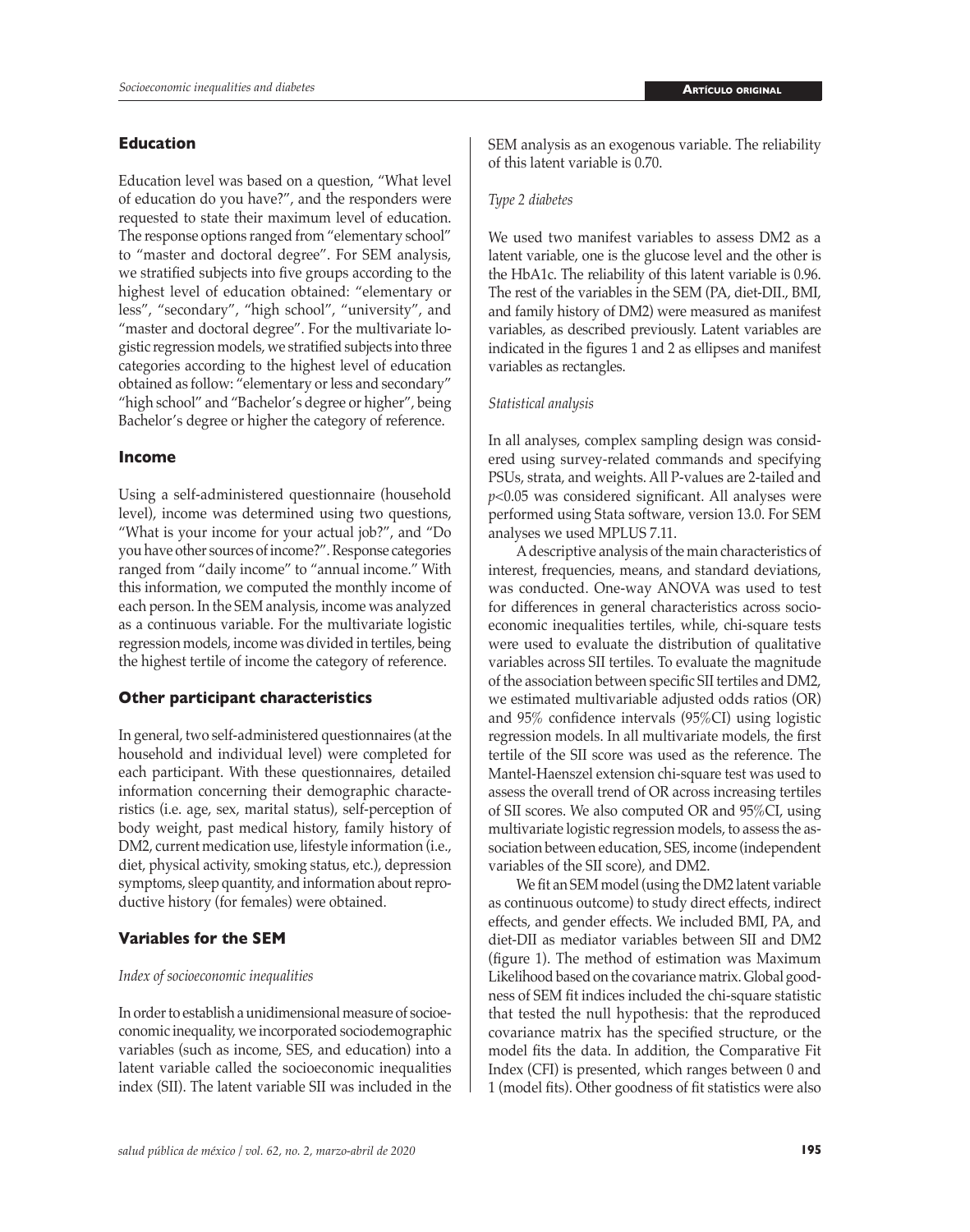

**Figure 1. Conceptual framework of the association between diabetes socioeconomic inequality index, body mass index and lifestyle factors**

examined, and included the Root Mean Square Error of Approximation (RMSEA), and Standardized Root Mean Square Residual (SRMR).<sup>22</sup>

Finally, SEM was used to study the relationship between socioeconomic inequalities and DM2 onset, mediated by PA, diet-DII, BMI, controlled by family history of DM2. This model was replicated for men and women to study the possible changes in the estimates by gender.

# **Results**

The main characteristics of the participants in the DMS-MC 2015 are presented in table I. While DM2 prevalence was similar between men (14.0%) and women (13.8%), they differed in other characteristics. Particularly, women were more likely to be obese (37.9 vs. 30.6%), less educated (21.9 vs. 16.7%), and had lower SES (25.2 vs. 18.4%). In relation to family history of DM2 and the presence of hypertension, 41.2% of women had a family history of DM2 and approximately 19.0% had hypertension.

According to SII score tertiles, when we compared participants in the highest level vs. participants in the lowest level of SII, individuals in the highest level were significantly older (42.5 vs. 38.5 years), with higher prevalence of obesity (37.6 vs. 31.1%) and a higher prevalence of DM2 (20.6 vs. 9.3%). Concerning DII, participants in the highest level of SII had higher DII

scores (0.51, SE:0.16), which means that subjects with the highest level of SII were more likely to have a proinflammatory diet (table II).

After adjustment for potential confounders, like: age, sex, tobacco use, family history of DM2, presence of hypertension, alcohol intake, PA, BMI, and diet-DII, DM2 was positively associated with SES, income, and education. For example, participants in the lowest category of SES were more likely to be diabetic (OR=1.99, 95%CI: 1.27-3.12), compared to subjects in the highest level of SES. On the other hand, participants in the lowest category of income had higher odds of DM2 (OR= 1.45; 95%CI: 1.01-2.30) compared with subjects in the highest tertile of income.<sup>23</sup>

Figure 1 evaluates a theoretical model in which SII and DM2 were used to predict each other in a structured manner. Among the total population (figure 2a), pathways linking SII to DM2 included a pathway through diet-DII, BMI, and PA, in addition the major and significant contribution of indirect effects from SII to DM2 onset was via BMI (ß=0.071, *p*<0.01). In general, SII was negatively associated with PA  $(\text{fs} = -0.066, p < 0.05)$ , which, in turn, was inversely associated with DM2 ( $\beta$ = -0.045, *p*<0.05). Finally, SII had a direct effect on DM2 (ß= 0.174, *p*<0.001).

Among women (figure 2b), the direct effect of SII on DM2 was the major pathway explaining its total effect  $(\text{fs}=0.233, p<0.001)$ . Lastly, a direct effect of SII on DM2 was observed among men (figure 2c) (ß= 0.146, *p*<0.001).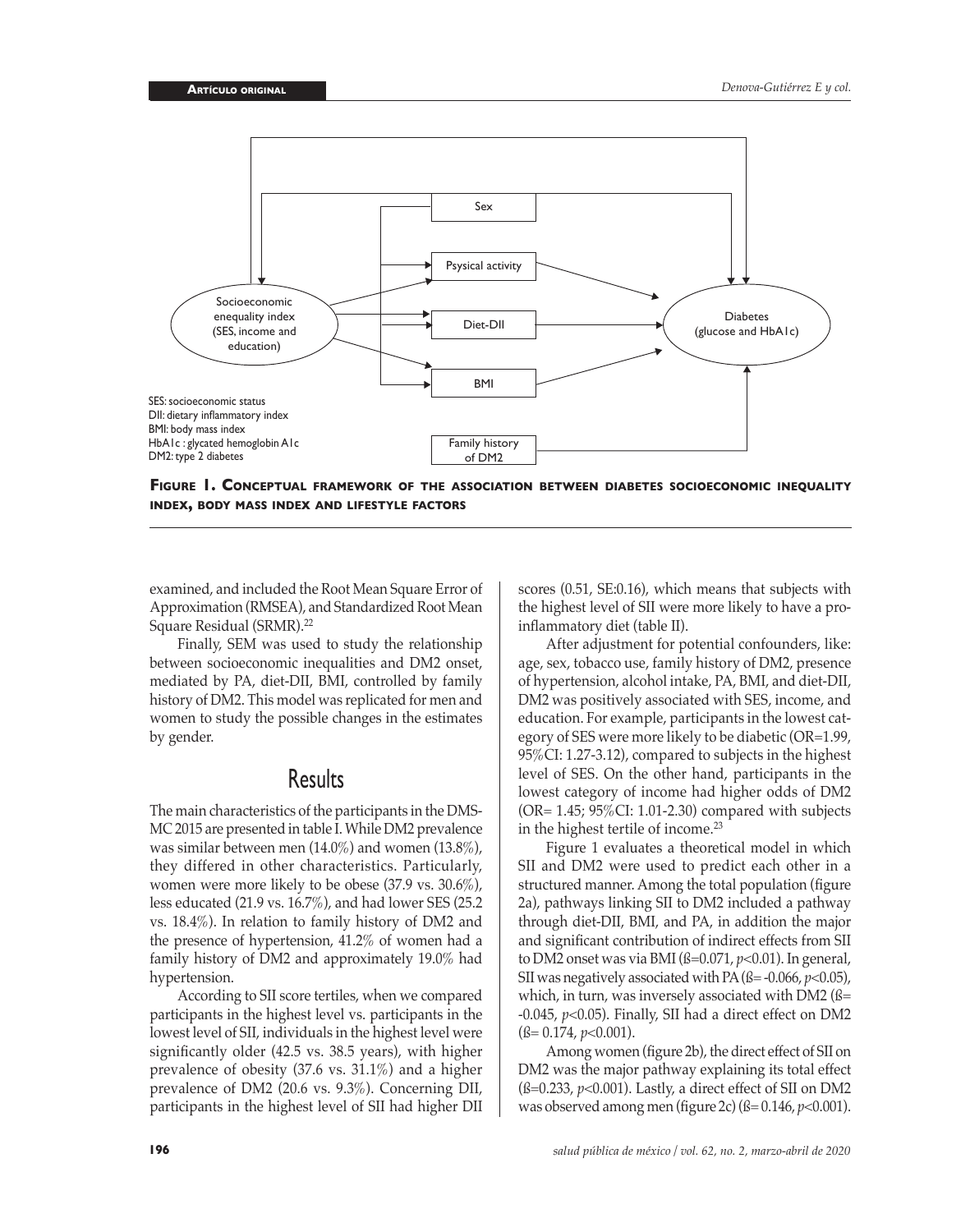a) Total population: Model fit (n= 1 174)



**Figure 2. Findings of estructural equation models: mechanism explaining socioeconomic inequalities (SII), diabetes through physical activity, dietary inflamatory index (DII), body mass index (BMI), and family history of DM2**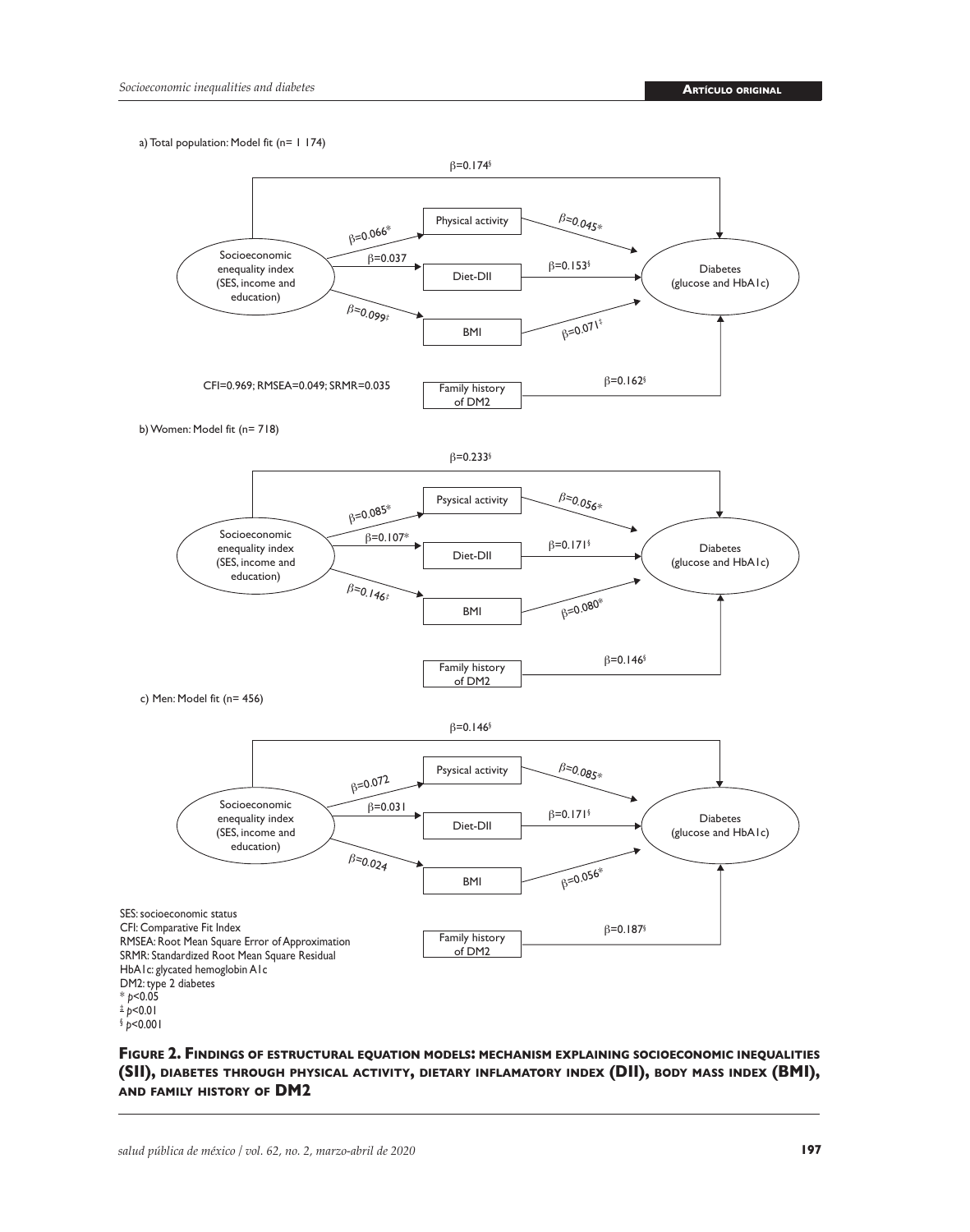#### **Table I Main characteristics of adults participating in the Diabetes Mellitus Survey of Mexico**

| %<br>SE<br>%<br>SE<br>39. I<br>0.67<br>40.7<br>0.65<br>Age (years)*<br>Socioeconomic status, %<br>18.4<br>2.0<br>25.2<br>2.0<br>Low<br>Medium<br>37.I<br>3.0<br>35.6<br>3.0<br>44.4<br>4.0<br>39.I<br>3.0<br>High<br>Income (US dollar/month)*<br>277.5<br>28.4<br>126.9<br>11.6<br>Education, %<br>Elementary and secondary<br>16.7<br>۱.9<br>21.9<br>1.8<br>education<br>27.8<br>2.6<br>26.6<br>2.3<br>High school<br>55.5<br>2.9<br>51.5<br>2.7<br>Bachelor's degree or higher<br>Socioeconomic inequality<br>$-0.22$<br>0.05<br>$-0.11$<br>0.04<br>index<br>Smoking status, %<br>2.3<br>60.0<br>2.6<br>32.0<br>Current<br>11.5<br>1.8<br>1.4<br>l I.7<br>Past<br>Never<br>28.5<br>2.3<br>2.4<br>56.3<br>Physical activity, %<br>2.5<br>28.6<br>26.7<br>2.1<br>Low<br>71.4<br>3.1<br>2.2<br>Moderate/intense<br>73.3<br>2.5<br>41.2<br>2.2<br>Family history of DM2, (% Yes)<br>38.0<br>12.3<br>Hypertension, (% Yes) <sup>‡</sup><br>l.4<br>18.9<br>2.0<br>Body mass index ( $kg/m2$ )*<br>28. I<br>0.33<br>29.I<br>0.31<br><b>BMI, %</b><br>2.2<br>26.0<br>2.9<br>25.0<br>Normal<br>43.4<br>3.0<br>37.I<br>1.8<br>Overweight<br>2.3<br>30.6<br>2.8<br>37.9<br>Obesity<br>2.5<br>Glucose (mg/dL)*<br>108.7<br>106.9<br>2.6<br>Glycated hemoglobin<br>5.9<br>0.08<br>5.9<br>0.09<br>(HbAlc)*<br>5.6<br>2.6<br>2.6<br>DM score<br>3.8<br>DM2, (% Yes)<br>14.0<br>1.8<br>13.8<br>1.6<br>9.9<br>6.4<br>Triglycerides (mg/dL)*<br>230.8<br>181.8<br>HDL-C (mg/dL)*<br>44.4<br>40.0<br>0.68<br>0.47<br>Dietary variables<br>Energy intake (kcal/day)*<br>2479.3<br>60.1<br>2007.4<br>53.I<br>Carbohydrates (% energy)*<br>54.4<br>0.54<br>56.3<br>0.39<br>Total fats (% energy)*<br>30.9<br>0.45<br>31.2<br>0.29<br>Saturated fats (% energy)*<br>12.7<br>0.14<br>13.2<br>0.14 |                | Men<br>$(n = 456)$ |  | Women<br>$(n = 718)$ |  |
|------------------------------------------------------------------------------------------------------------------------------------------------------------------------------------------------------------------------------------------------------------------------------------------------------------------------------------------------------------------------------------------------------------------------------------------------------------------------------------------------------------------------------------------------------------------------------------------------------------------------------------------------------------------------------------------------------------------------------------------------------------------------------------------------------------------------------------------------------------------------------------------------------------------------------------------------------------------------------------------------------------------------------------------------------------------------------------------------------------------------------------------------------------------------------------------------------------------------------------------------------------------------------------------------------------------------------------------------------------------------------------------------------------------------------------------------------------------------------------------------------------------------------------------------------------------------------------------------------------------------------------------------------------------------------------------------------------------------------------------------------------------------------|----------------|--------------------|--|----------------------|--|
|                                                                                                                                                                                                                                                                                                                                                                                                                                                                                                                                                                                                                                                                                                                                                                                                                                                                                                                                                                                                                                                                                                                                                                                                                                                                                                                                                                                                                                                                                                                                                                                                                                                                                                                                                                              | Characteristic |                    |  |                      |  |
|                                                                                                                                                                                                                                                                                                                                                                                                                                                                                                                                                                                                                                                                                                                                                                                                                                                                                                                                                                                                                                                                                                                                                                                                                                                                                                                                                                                                                                                                                                                                                                                                                                                                                                                                                                              |                |                    |  |                      |  |
|                                                                                                                                                                                                                                                                                                                                                                                                                                                                                                                                                                                                                                                                                                                                                                                                                                                                                                                                                                                                                                                                                                                                                                                                                                                                                                                                                                                                                                                                                                                                                                                                                                                                                                                                                                              |                |                    |  |                      |  |
|                                                                                                                                                                                                                                                                                                                                                                                                                                                                                                                                                                                                                                                                                                                                                                                                                                                                                                                                                                                                                                                                                                                                                                                                                                                                                                                                                                                                                                                                                                                                                                                                                                                                                                                                                                              |                |                    |  |                      |  |
|                                                                                                                                                                                                                                                                                                                                                                                                                                                                                                                                                                                                                                                                                                                                                                                                                                                                                                                                                                                                                                                                                                                                                                                                                                                                                                                                                                                                                                                                                                                                                                                                                                                                                                                                                                              |                |                    |  |                      |  |
|                                                                                                                                                                                                                                                                                                                                                                                                                                                                                                                                                                                                                                                                                                                                                                                                                                                                                                                                                                                                                                                                                                                                                                                                                                                                                                                                                                                                                                                                                                                                                                                                                                                                                                                                                                              |                |                    |  |                      |  |
|                                                                                                                                                                                                                                                                                                                                                                                                                                                                                                                                                                                                                                                                                                                                                                                                                                                                                                                                                                                                                                                                                                                                                                                                                                                                                                                                                                                                                                                                                                                                                                                                                                                                                                                                                                              |                |                    |  |                      |  |
|                                                                                                                                                                                                                                                                                                                                                                                                                                                                                                                                                                                                                                                                                                                                                                                                                                                                                                                                                                                                                                                                                                                                                                                                                                                                                                                                                                                                                                                                                                                                                                                                                                                                                                                                                                              |                |                    |  |                      |  |
|                                                                                                                                                                                                                                                                                                                                                                                                                                                                                                                                                                                                                                                                                                                                                                                                                                                                                                                                                                                                                                                                                                                                                                                                                                                                                                                                                                                                                                                                                                                                                                                                                                                                                                                                                                              |                |                    |  |                      |  |
|                                                                                                                                                                                                                                                                                                                                                                                                                                                                                                                                                                                                                                                                                                                                                                                                                                                                                                                                                                                                                                                                                                                                                                                                                                                                                                                                                                                                                                                                                                                                                                                                                                                                                                                                                                              |                |                    |  |                      |  |
|                                                                                                                                                                                                                                                                                                                                                                                                                                                                                                                                                                                                                                                                                                                                                                                                                                                                                                                                                                                                                                                                                                                                                                                                                                                                                                                                                                                                                                                                                                                                                                                                                                                                                                                                                                              |                |                    |  |                      |  |
|                                                                                                                                                                                                                                                                                                                                                                                                                                                                                                                                                                                                                                                                                                                                                                                                                                                                                                                                                                                                                                                                                                                                                                                                                                                                                                                                                                                                                                                                                                                                                                                                                                                                                                                                                                              |                |                    |  |                      |  |
|                                                                                                                                                                                                                                                                                                                                                                                                                                                                                                                                                                                                                                                                                                                                                                                                                                                                                                                                                                                                                                                                                                                                                                                                                                                                                                                                                                                                                                                                                                                                                                                                                                                                                                                                                                              |                |                    |  |                      |  |
|                                                                                                                                                                                                                                                                                                                                                                                                                                                                                                                                                                                                                                                                                                                                                                                                                                                                                                                                                                                                                                                                                                                                                                                                                                                                                                                                                                                                                                                                                                                                                                                                                                                                                                                                                                              |                |                    |  |                      |  |
|                                                                                                                                                                                                                                                                                                                                                                                                                                                                                                                                                                                                                                                                                                                                                                                                                                                                                                                                                                                                                                                                                                                                                                                                                                                                                                                                                                                                                                                                                                                                                                                                                                                                                                                                                                              |                |                    |  |                      |  |
|                                                                                                                                                                                                                                                                                                                                                                                                                                                                                                                                                                                                                                                                                                                                                                                                                                                                                                                                                                                                                                                                                                                                                                                                                                                                                                                                                                                                                                                                                                                                                                                                                                                                                                                                                                              |                |                    |  |                      |  |
|                                                                                                                                                                                                                                                                                                                                                                                                                                                                                                                                                                                                                                                                                                                                                                                                                                                                                                                                                                                                                                                                                                                                                                                                                                                                                                                                                                                                                                                                                                                                                                                                                                                                                                                                                                              |                |                    |  |                      |  |
|                                                                                                                                                                                                                                                                                                                                                                                                                                                                                                                                                                                                                                                                                                                                                                                                                                                                                                                                                                                                                                                                                                                                                                                                                                                                                                                                                                                                                                                                                                                                                                                                                                                                                                                                                                              |                |                    |  |                      |  |
|                                                                                                                                                                                                                                                                                                                                                                                                                                                                                                                                                                                                                                                                                                                                                                                                                                                                                                                                                                                                                                                                                                                                                                                                                                                                                                                                                                                                                                                                                                                                                                                                                                                                                                                                                                              |                |                    |  |                      |  |
|                                                                                                                                                                                                                                                                                                                                                                                                                                                                                                                                                                                                                                                                                                                                                                                                                                                                                                                                                                                                                                                                                                                                                                                                                                                                                                                                                                                                                                                                                                                                                                                                                                                                                                                                                                              |                |                    |  |                      |  |
|                                                                                                                                                                                                                                                                                                                                                                                                                                                                                                                                                                                                                                                                                                                                                                                                                                                                                                                                                                                                                                                                                                                                                                                                                                                                                                                                                                                                                                                                                                                                                                                                                                                                                                                                                                              |                |                    |  |                      |  |
|                                                                                                                                                                                                                                                                                                                                                                                                                                                                                                                                                                                                                                                                                                                                                                                                                                                                                                                                                                                                                                                                                                                                                                                                                                                                                                                                                                                                                                                                                                                                                                                                                                                                                                                                                                              |                |                    |  |                      |  |
|                                                                                                                                                                                                                                                                                                                                                                                                                                                                                                                                                                                                                                                                                                                                                                                                                                                                                                                                                                                                                                                                                                                                                                                                                                                                                                                                                                                                                                                                                                                                                                                                                                                                                                                                                                              |                |                    |  |                      |  |
|                                                                                                                                                                                                                                                                                                                                                                                                                                                                                                                                                                                                                                                                                                                                                                                                                                                                                                                                                                                                                                                                                                                                                                                                                                                                                                                                                                                                                                                                                                                                                                                                                                                                                                                                                                              |                |                    |  |                      |  |
|                                                                                                                                                                                                                                                                                                                                                                                                                                                                                                                                                                                                                                                                                                                                                                                                                                                                                                                                                                                                                                                                                                                                                                                                                                                                                                                                                                                                                                                                                                                                                                                                                                                                                                                                                                              |                |                    |  |                      |  |
|                                                                                                                                                                                                                                                                                                                                                                                                                                                                                                                                                                                                                                                                                                                                                                                                                                                                                                                                                                                                                                                                                                                                                                                                                                                                                                                                                                                                                                                                                                                                                                                                                                                                                                                                                                              |                |                    |  |                      |  |
|                                                                                                                                                                                                                                                                                                                                                                                                                                                                                                                                                                                                                                                                                                                                                                                                                                                                                                                                                                                                                                                                                                                                                                                                                                                                                                                                                                                                                                                                                                                                                                                                                                                                                                                                                                              |                |                    |  |                      |  |
|                                                                                                                                                                                                                                                                                                                                                                                                                                                                                                                                                                                                                                                                                                                                                                                                                                                                                                                                                                                                                                                                                                                                                                                                                                                                                                                                                                                                                                                                                                                                                                                                                                                                                                                                                                              |                |                    |  |                      |  |
|                                                                                                                                                                                                                                                                                                                                                                                                                                                                                                                                                                                                                                                                                                                                                                                                                                                                                                                                                                                                                                                                                                                                                                                                                                                                                                                                                                                                                                                                                                                                                                                                                                                                                                                                                                              |                |                    |  |                      |  |
|                                                                                                                                                                                                                                                                                                                                                                                                                                                                                                                                                                                                                                                                                                                                                                                                                                                                                                                                                                                                                                                                                                                                                                                                                                                                                                                                                                                                                                                                                                                                                                                                                                                                                                                                                                              |                |                    |  |                      |  |
|                                                                                                                                                                                                                                                                                                                                                                                                                                                                                                                                                                                                                                                                                                                                                                                                                                                                                                                                                                                                                                                                                                                                                                                                                                                                                                                                                                                                                                                                                                                                                                                                                                                                                                                                                                              |                |                    |  |                      |  |
|                                                                                                                                                                                                                                                                                                                                                                                                                                                                                                                                                                                                                                                                                                                                                                                                                                                                                                                                                                                                                                                                                                                                                                                                                                                                                                                                                                                                                                                                                                                                                                                                                                                                                                                                                                              |                |                    |  |                      |  |
|                                                                                                                                                                                                                                                                                                                                                                                                                                                                                                                                                                                                                                                                                                                                                                                                                                                                                                                                                                                                                                                                                                                                                                                                                                                                                                                                                                                                                                                                                                                                                                                                                                                                                                                                                                              |                |                    |  |                      |  |
|                                                                                                                                                                                                                                                                                                                                                                                                                                                                                                                                                                                                                                                                                                                                                                                                                                                                                                                                                                                                                                                                                                                                                                                                                                                                                                                                                                                                                                                                                                                                                                                                                                                                                                                                                                              |                |                    |  |                      |  |
|                                                                                                                                                                                                                                                                                                                                                                                                                                                                                                                                                                                                                                                                                                                                                                                                                                                                                                                                                                                                                                                                                                                                                                                                                                                                                                                                                                                                                                                                                                                                                                                                                                                                                                                                                                              |                |                    |  |                      |  |
|                                                                                                                                                                                                                                                                                                                                                                                                                                                                                                                                                                                                                                                                                                                                                                                                                                                                                                                                                                                                                                                                                                                                                                                                                                                                                                                                                                                                                                                                                                                                                                                                                                                                                                                                                                              |                |                    |  |                      |  |
|                                                                                                                                                                                                                                                                                                                                                                                                                                                                                                                                                                                                                                                                                                                                                                                                                                                                                                                                                                                                                                                                                                                                                                                                                                                                                                                                                                                                                                                                                                                                                                                                                                                                                                                                                                              |                |                    |  |                      |  |

(continues…)

#### (continuation)

| MUFA (% energy)*    | 10.9  | 0.17  | 10.8    | 0.17 |
|---------------------|-------|-------|---------|------|
| PUFA $(\%$ energy)* | 7.0   | 0.11  | 7.0     | 0.11 |
| Fiber $(g/day)^*$   | 29.4  | ΙO    | 26.2    | 0.83 |
| Magnesium (mg/day)* | 441.9 | 13.2  | 37 L L  | 10.9 |
| $DII score*$        | -0.35 | 0.013 | $-0.85$ | 0.08 |

\* Mean and SE (standard error)

‡ ≥ 140/90 mmHg BMI: body mass index [normal  $\left($  < 25.0 kg/m<sup>2</sup>), overweight  $\left( \geq 25.0 \text{ to } 10^{-10} \right)$  $\text{kg/m}^2$ ), obesity (≥ 30.0 kg/m<sup>2</sup>)] MUFA: monounsaturated fatty acids PUFA: polyunsaturated fatty acids DII: dietary inflammatory index HDL-c: high density lipoprotein cholesterol DM: diabetes mellitus

Statistical differences for the models by gender were tested using Wald Test, as indicated in table III.

# **Discussion**

Using representative data collected in Mexico City, we assessed, through a structural equation model approach, the complex association between DM2 and socioeconomic inequalities, mediated by the contribution of body mass index, physical activity, and diet. Our results show that a higher score of socioeconomic inequalities was related to a higher score of DM2. Additionally, we found that this association was partially mediated by BMI, diet-DII, and PA--variables frequently considered as modifiable health behaviors or characteristics. The relation between DM2 and socioeconomic inequalities observed in the present study has been reported in other populations previously.24-27 For example, in a representative sample of the European population, Espelt and colleagues<sup>24</sup> found that women with a lower socioeconomic position (characterized by low education, low income, and low socioeconomic status) had 2.2 (95%CI: 1.9-2.7) higher prevalence ratio of DM2, while for men it was 1.6 (95%CI: 1.4-1.9).

In this sense, multiple possible mechanisms have been described in the relation between socioeconomic inequalities and health. These mechanisms, among others, include: unhealthy behaviors (poor diet, physical inactivity, alcohol intake, etc.), restricted access to health care and inadequate resources, higher psycho-social stress levels, and inadequacies in material circumstances<sup>28</sup>

Potential mediator variables (BMI, diet-DII, PA) examined in our study have been previously discussed.11,24,29,30 We found that obesity was an important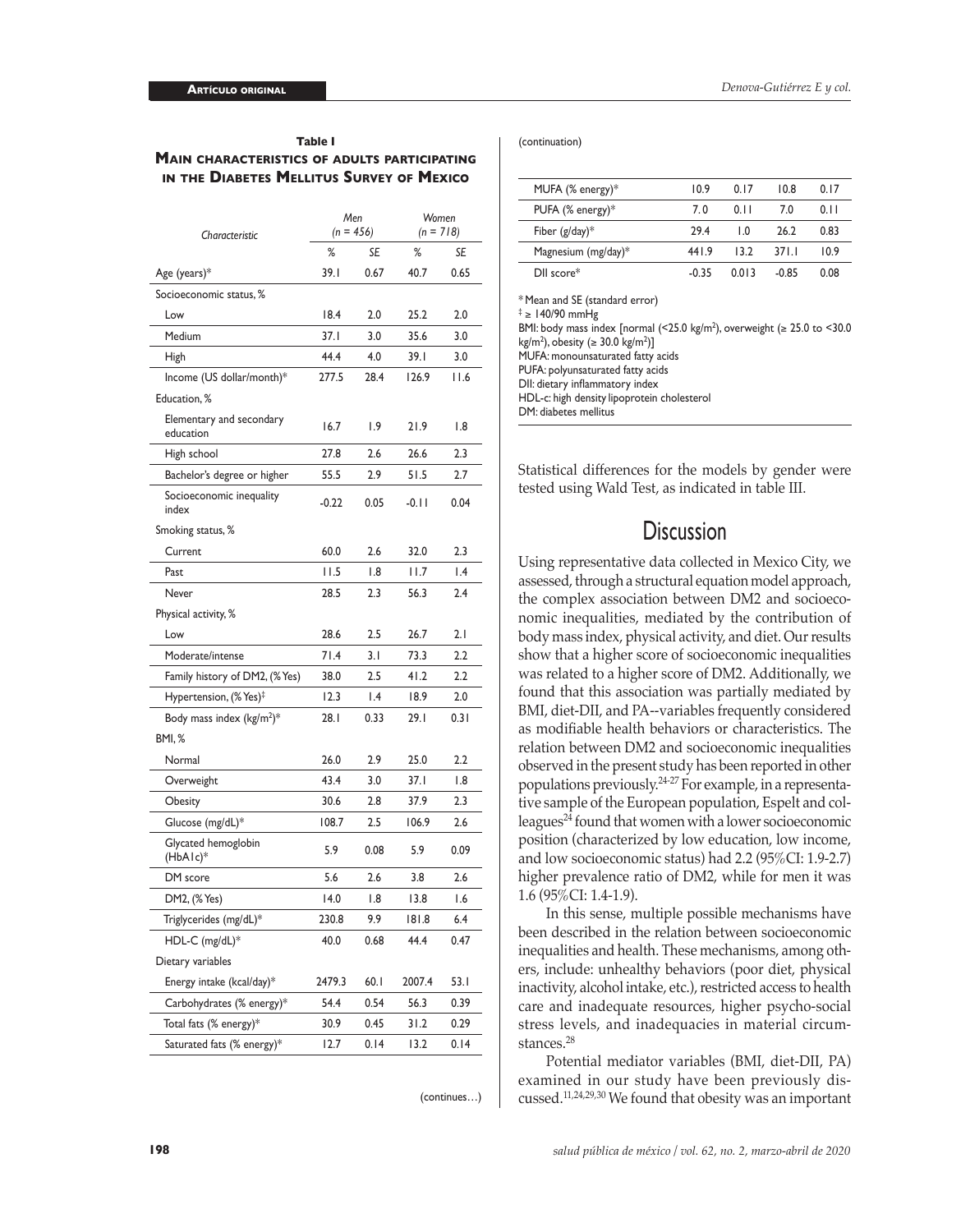#### **Table II**

## **Characteristics of participants according to tertiles of socioeconomic inequality index: The Diabetes Mellitus Survey of Mexico City**

|                                    | Socioeconomic inequality index (SII) |      |            |      |          |      |
|------------------------------------|--------------------------------------|------|------------|------|----------|------|
| Characteristic                     | Low SII                              |      | Medium SII |      | High SII |      |
|                                    | $\%$                                 | SE   | $\%$       | SE   | $\%$     | SE   |
| Age (years)*                       | 38.5                                 | 0.81 | 40.1       | 0.82 | 42.5     | 0.76 |
| Sex (women), %                     | 48.2                                 | 2.8  | 50.4       | 2.5  | 59.2     | 2.6  |
| Socioeconomic status, %            |                                      |      |            |      |          |      |
| Low                                | 6.4                                  | 2.0  | 16.7       | 2.3  | 42.4     | 2.9  |
| Medium                             | 14.6                                 | 3.0  | 29.2       | 2.9  | 35.2     | 3.0  |
| <b>High</b>                        | 79.0                                 | 3.1  | 54. I      | 3.0  | 22.4     | 3.2  |
| Income (US dollar/month)           | 364.4                                | 41.3 | 194.4      | 12.6 | 148.5    | 11.5 |
| Education, %                       |                                      |      |            |      |          |      |
| Elementary and secondary education | 8.4                                  | 2.0  | 19.8       | 2.5  | 39.4     | 2.7  |
| High school                        | 17.8                                 | 3.0  | 34.2       | 3.0  | 33.4     | 2.9  |
| Bachelor's degree or higher        | 73.8                                 | 3.0  | 46.0       | 2.8  | 27.2     | 2.9  |
| Smoking status, %                  |                                      |      |            |      |          |      |
| Current                            | 46.7                                 | 3.2  | 45.9       | 3.0  | 43.1     | 3.8  |
| Past                               | 10.4                                 | 1.9  | 12.4       | 2.0  | 2.1      | 2.3  |
| Never                              | 42.9                                 | 2.7  | 41.7       | 3.2  | 44.8     | 3.4  |
| Physical activity, %               |                                      |      |            |      |          |      |
| Low                                | 36.3                                 | 2.9  | 20.5       | 2.2  | 22.2     | 2.3  |
| Moderate/intense                   | 63.7                                 | 3.5  | 79.5       | 2.3  | 77.8     | 2.9  |
| Family history of DM2, (% Yes)     | 41.6                                 | 2.9  | 43.1       | 3.2  | 41.1     | 2.9  |
| Hypertension, (% Yes) <sup>‡</sup> | 14.8                                 | 1.9  | 15.7       | 2.0  | 17.8     | 2.2  |
| Body mass index (kg/m2)*           | 28.1                                 | 0.31 | 28.9       | 0.39 | 29.1     | 0.35 |
| BMI, %                             |                                      |      |            |      |          |      |
| Normal                             | 26.0                                 | 2.8  | 25.8       | 2.5  | 24.0     | 3.0  |
| Overweight                         | 42.9                                 | 2.9  | 38.4       | 3.0  | 38.4     | 3.4  |
| Obesity                            | 31.1                                 | 2.9  | 35.8       | 2.8  | 37.6     | 3.3  |
| Glucose (mg/dL)*                   | 100.6                                | 1.9  | 107.9      | 2.7  | 122.7    | 5.3  |
| Glycated hemoglobin (HbA1c)*       | 5.6                                  | 0.08 | 5.9        | 0.10 | 6.5      | 0.15 |
| DM2, (% Yes)                       | 9.3                                  | 1.6  | 13.9       | 2.1  | 20.6     | 2.3  |
| DM score                           | $-11.9$                              | 0.19 | $-5.6$     | 0.27 | 10.7     | 0.53 |
| Triglycerides (mg/dL)*             | 198.5                                | 8.9  | 203.8      | 9.2  | 221.9    | 12.7 |
| HDL-c (mg/dL)*                     | 43.2                                 | 0.82 | 41.3       | 0.62 | 42.1     | 0.85 |
| DII score*                         | $-0.91$                              | 0.18 | 0.13       | 0.14 | 0.51     | 0.16 |

\* Mean and SE (standard error)

‡ ≥ 140/90 mmHg

BMI: body mass index [normal (<25.0 kg/m²), overweight (≥ 25.0 to <30.0 kg/m²), obesity (≥ 30.0 kg/m²)]

DII: dietary inflammatory index

HDL-c: high density lipoprotein cholesterol

DM: diabetes mellitus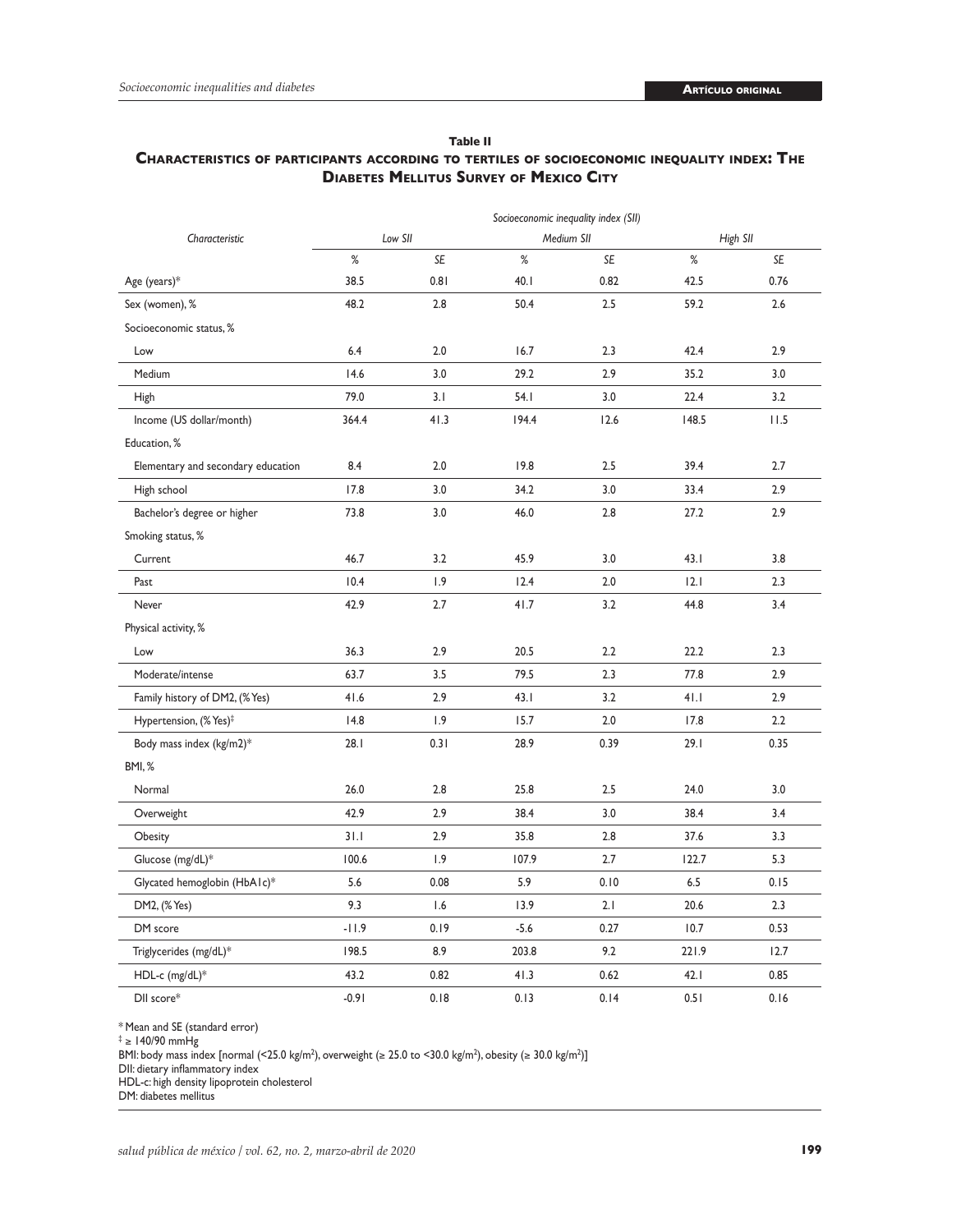| Table III                                         |  |  |  |  |
|---------------------------------------------------|--|--|--|--|
| <b>PARAMETER ESTIMATES FOR SEM AND FIT INDEX,</b> |  |  |  |  |
| FOR THE GENERAL MODEL AND BY GENDER               |  |  |  |  |

| Coeficiente                                                                                                                                                                                                                                                                                                                                                                                                                      | Overall<br>Model | Men                    | Women      | <b>Wald Test</b> |  |  |
|----------------------------------------------------------------------------------------------------------------------------------------------------------------------------------------------------------------------------------------------------------------------------------------------------------------------------------------------------------------------------------------------------------------------------------|------------------|------------------------|------------|------------------|--|--|
| $\beta$   SII"Diabetes                                                                                                                                                                                                                                                                                                                                                                                                           | $0.194***$       | $0.146***$             | $0.233***$ | 0.2724           |  |  |
| β2 SII "BMI                                                                                                                                                                                                                                                                                                                                                                                                                      | $0.109**$        | $-0.024$ <sub>NS</sub> | $0.146**$  | 0.0174           |  |  |
| $\beta$ 3 SII "PA                                                                                                                                                                                                                                                                                                                                                                                                                | $-0.071*$        | 0.072NS                | $-0.085*$  | 0.0601           |  |  |
| β4 SII "Diet-DII                                                                                                                                                                                                                                                                                                                                                                                                                 | $-0.050NS$       | $-0.03$ INS            | $-0.107*$  | 0.3138           |  |  |
| <b>B5 BMI</b> "Diabetes                                                                                                                                                                                                                                                                                                                                                                                                          | $0.091**$        | 0.056NS                | $0.080*$   | 0.8726           |  |  |
| β6 PA"Diabetes                                                                                                                                                                                                                                                                                                                                                                                                                   | $-0.056*$        | $-0.085*$              | $-0.056*$  | 0.9361           |  |  |
| β7 Diet-DII "Diabetes                                                                                                                                                                                                                                                                                                                                                                                                            | $0.159***$       | $0.171***$             | $0.171***$ | 0.7794           |  |  |
| β8 FHD"Diabetes                                                                                                                                                                                                                                                                                                                                                                                                                  |                  | $0.187***$             | $0.146***$ | 0.4109           |  |  |
| Adjustment indexes                                                                                                                                                                                                                                                                                                                                                                                                               |                  |                        |            |                  |  |  |
| CFI                                                                                                                                                                                                                                                                                                                                                                                                                              | 0.971            | 0.919                  |            |                  |  |  |
| <b>RMSEA</b>                                                                                                                                                                                                                                                                                                                                                                                                                     | 0.54             | 0.074                  |            |                  |  |  |
| <b>SRMR</b>                                                                                                                                                                                                                                                                                                                                                                                                                      | 0.34             | 0.046                  |            |                  |  |  |
| <b>BIC</b>                                                                                                                                                                                                                                                                                                                                                                                                                       | 52<br>726.69     |                        |            |                  |  |  |
| SEM: structural equation model<br>SII: socioeconomic inequalities<br>DII: dietary inflammatory index<br>BMI: body mass index<br>PA: physical activity<br>FHD: family history of diabetes<br>SES: socioeconomic status<br>CFI: Comparative Fit Index<br>RMSEA: Root Mean Square Error of Approximation<br>SRMR: Standardized Root Mean Square Residual<br>BIC: Bayesian information criteria<br>NS: Not statistically significant |                  |                        |            |                  |  |  |

risk factor in the association between socioeconomic inequalities and DM2. Our data suggests that individuals with higher SII had higher BMI values ( $\beta = 0.109$ , *p*<0.01). This correlation is consistent with a previous review31 where subjects with lower socioeconomic status, lower educational level, and lower income had a higher prevalence of obesity. The relevance of BMI as a risk factor for DM2 has been amply demonstrated.<sup>32,33</sup> Several biological mechanisms, including at the molecular level, have been proposed to explain the relation between BMI and DM2. For example, high BMI has been associated with higher plasma levels of free fatty acids which promote insulin resistance, abnormal lipid levels, and increased inflammation, all of which are predictors of incident DM2.32,33

We also found that subjects with higher SII score had lower levels of physical activity  $(6 = -0.066, p < 0.05)$ . In agreement with our findings, Bird and colleagues $27$ found that participants with lower income had higher levels of physical inactivity. This finding could relate to fewer and less safe environments, and/or lack of infrastructure (sidewalks and parks) that would decrease the practice of leisure physical activities.34 Finally, our analysis indicates that individuals with higher SII had higher levels of diet-DII ( $\beta$ = 0.037). Though in our study the relationship was not statistically significant, previous studies have demonstrated that people with lower socioeconomic status and income (and related time restriction), have less access to healthy foods and consume less diverse diets with important differences in micronutrient intake and status.<sup>12,35,36</sup>

Notwithstanding important findings, some potential limitations need to be considered in the interpretation of our results. The design is cross-sectional in nature; therefore, it is not possible for this study to address causal sequencing. Additionally, we cannot ignore the possibility of reverse causation. Some important elements related to socioeconomic inequalities (such as neighborhood characteristics) were not evaluated in the first cycle of the DMS-MC. However, using a robust statistical methodology, we developed a SII that includes variables such as socioeconomic status, education, and income, that reflect certain conditions of the individual's living environment.12,35,36 Additionally, the DMS-MC 2015 is a self-reported survey and consequently may be susceptible to measurement error and recall bias. Finally, the findings of the present study, while pertinent to Mexico City, may not be generalizable. Hence, we should use caution if drawing conclusions at the national level.

In spite of these limitations, our study has an important number of strengths:

First, the random stratified cluster design of the DMS-MC 2015 and the representation of the sample of adults in Mexico City, which means that the data collected possess a better picture of the relative characteristics of the general population included in our study.

Second, the use of validated questionnaires; in this case, using questionnaires that have been previously validated in the population of interest decreases the probability of measurement error, and therefore, our conclusions may be less biased.

Third, stratified analysis was carried out to identify gender differences in patterns of association.

And fourth, the use of SEM to analyze the complex relation between SII and DM2. SEM are very relevant in exploratory studies, particularly when variables of interest cannot be measured perfectly, as with those involving behavioral/social issues and having complex interrelationships between variables.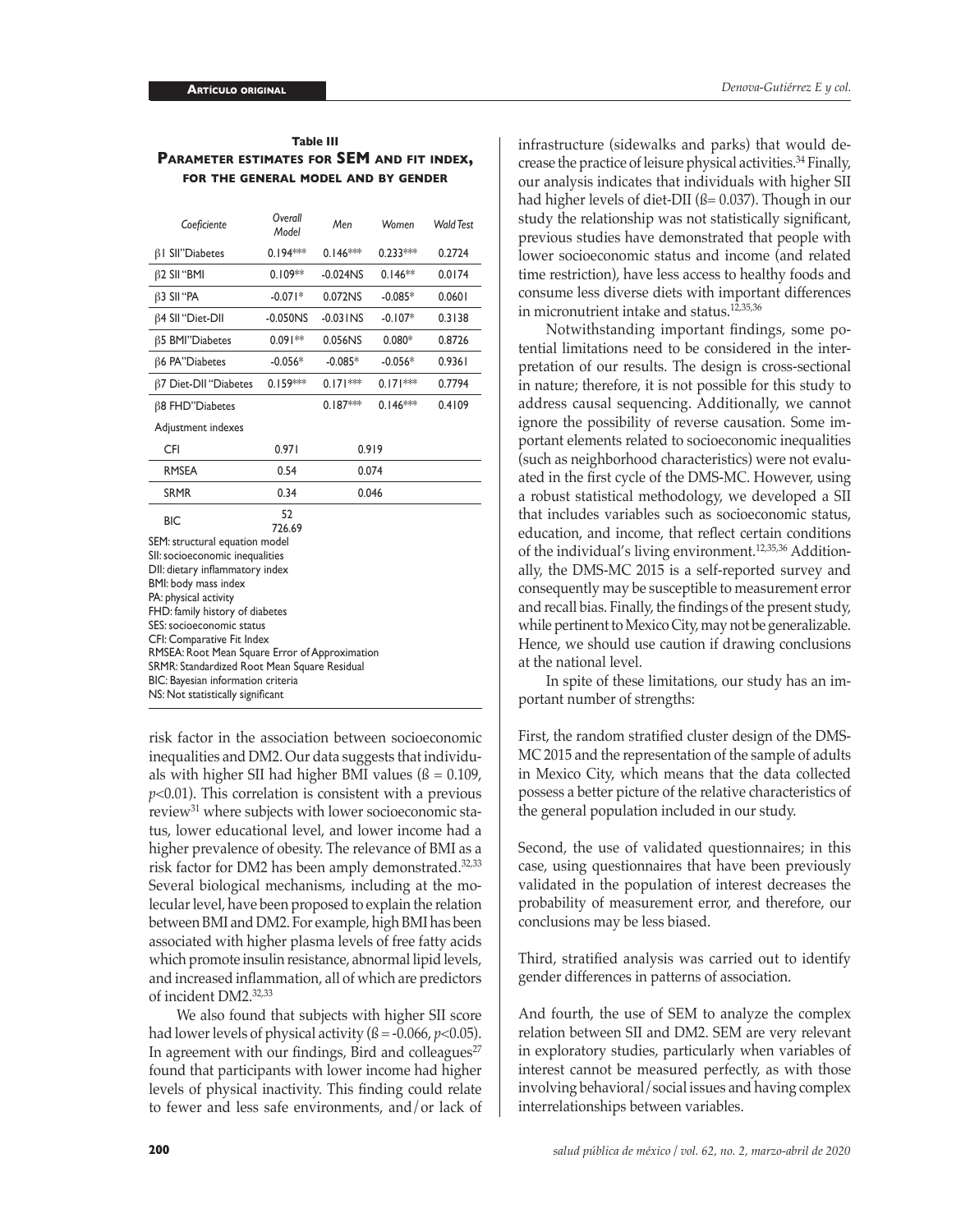To the best of our knowledge, this is the first study that evaluates, through SEM, the complex relationship between socioeconomic inequalities and DM2 in the Mexican population. In summary, it was found that a higher socioeconomic inequalities score was related to a higher DM2 score and that this association is partially mediated by BMI, diet-DII, and PA.

#### **Conclusion**

In Mexico, the increasing prevalence of DM2 as well as the widening of the socioeconomic gap between individuals has become a pressing and important issue. Although multiple studies, mainly in high income countries, have evaluated the relation between socioeconomic inequalities and DM2; the complex mechanisms of this relationship are not completely documented. On the other hand, as reported previously,<sup>30,31</sup> the efforts to identify a primary or single risk factor or mechanism has not resulted in the development of effective strategies to reduce the increasing prevalence of DM2 globally. Thus, schemes for DM2 prevention and management must address social, political, and economic determinants and also individual-level risk factors. In this context, assessing and predicting the multiple risk factors related to the progression of the disease (DM2 and other chronic diseases), in order to control and prevent it, modeling complex relationships is a crucial task of epidemiology and public health. Therefore, the employment of innovative epidemiological methodologies and statistical techniques (i.e., structural equation models, machine learning algorithms, among others) commonly used in marketing or social studies should be widely applied in health sciences.

Lastly, our results emphasis the need for public health programs and policies that specifically target disadvantaged populations. In this sense, the promotion and access to healthy behaviors—like places to exercise and healthy foods, healthy living conditions, and access to and use of health care services—may help in diminishing the link between socioeconomic inequalities and DM2.

#### **Acknowledgments**

*Funding information:* Unrestricted research grant obtained by SB from Novo Nordisk (number Project: 1295. Cities Changing Diabetes: Mexico City Representative Diabetes survey) and a NIH-Fogarty grant (NIH-Fogarty RO3 TW009061) to the National Institute of Public Health.

*Declaration of conflict of interests*. The authors declare that they have no conflict of interests.

#### **References**

1. Zimmet PZ, Magliano DJ, Herman WH, Shaw JE. Diabetes: A 21st century challenge. Lancet Diabetes Endocrinol. 2014;2(1):56-64. [https://doi.](https://doi.org/10.1016/S2213-8587(13)70112-8) [org/10.1016/S2213-8587\(13\)70112-8](https://doi.org/10.1016/S2213-8587(13)70112-8)

2. World Health Organization. Global report on diabetes. Geneva: WHO, 2016 [cited June 4, 2019]. Available from: [www.WHO.int/diabetes/global](www.WHO.int/diabetes/global-report)[report](www.WHO.int/diabetes/global-report)

3. International Diabetes Federation. IDF Diabetes Atlas. 8th ed. Brussels, Belgium: IDF, 2017 [cited June 4, 2019]. Available from: [www.diabetesatlas.](www.diabetesatlas.org) [org](www.diabetesatlas.org)

4. Zimmet P, Alberti KG, Magliano DJ, Bennett PH. Diabetes mellitus statistics on prevalence and mortality: facts and fallacies. Nat Rev Endocrinol. 2016;12(10):616-22. <https://doi.org/10.1038/nrendo.2016.105> 5. GBD 2013 Risk Factors Collaborators, Forouzanfar MH, Alexander L, Anderson HR, Bachman VF, Biryukov S, *et al.* Global, regional, and national comparative risk assessment of 79 behavioural, environmental and occupational, and metabolic risks or clusters of risks, 1990–2015: a systematic analysis for the Global Burden of Disease Study 2015. Lancet. 2016;388:1659-724. [https://doi.org/10.1016/S0140-6736\(15\)00128-2](https://doi.org/10.1016/S0140-6736(15)00128-2) 6. Gómez-Dantés H, Fullman N, Lamadrid-Figueroa H, Cahuana-Hurtado

L, Darney B, Ávila-Burgos L, *et al*. Dissonant health transition in the states of Mexico, 1990-2013: a systematic analysis for the Global Burden of Disease Study 2013. Lancet. 2016;388(10058):2386-402. [https://doi.](https://doi.org/10.1016/S0140-6736(16)31773-1) [org/10.1016/S0140-6736\(16\)31773-1](https://doi.org/10.1016/S0140-6736(16)31773-1)

7. Hills AP, Arena R, Khunti K, Yajnik CS, Jayawardena R, Henry CJ, *et al.* Epidemiology and determinants of type 2 diabetes in south Asia. Lancet Diabetes Endocrinol. 2018;6(12):966-78. [https://doi.org/10.1016/S2213-](https://doi.org/10.1016/S2213-8587(18)30204-3) [8587\(18\)30204-3](https://doi.org/10.1016/S2213-8587(18)30204-3)

8. Hwang J, Shon C. Relationship between socioeconomic status and type 2 diabetes: results from Korean National Health and Nutrition Examination Survey (KNHANES) 2010-2012. BMJ Open. 2014;4(8):e005710. <https://doi.org/10.1136/bmjopen-2014-005710>

9. Robbins JM, Vaccarino V, Zhang H, Kasl SV. Socioeconomic status and type 2 diabetes in African American and Non-Hispanic white women and men: Evidence from the third National Health and Nutrition Examination Survey. Am J Public Health. 2001;91(1):76-83. [https://doi.org/10.2105/](https://doi.org/10.2105/ajph.91.1.76) [ajph.91.1.76](https://doi.org/10.2105/ajph.91.1.76)

10. Stringhini S, Tabak AG, Akbaraly TN, Sabia S, Shipley MJ, Marmot MG, *et al*. Contribution of modifiable risk factors to social inequalities in type 2 diabetes in the Whitehall II cohort study. BMJ. 2012;345:e5452. [https://doi.](https://doi.org/10.1136/bmj.e5452) [org/10.1136/bmj.e5452](https://doi.org/10.1136/bmj.e5452)

11. Dowler E. Inequalities in diet and physical activity in Europe. Public Health Nutr. 2001;4(2b):701-9. https://doi.org/10.1079/phn2001160 12. Whitehead M. The concepts and principles of equity and health. Int J Health Serv. 1992;22(3):429-45. [https://doi.org/10.2190/986L-LHQ6-](https://doi.org/10.2190/986L-LHQ6-2VTE-YRRN) [2VTE-YRRN](https://doi.org/10.2190/986L-LHQ6-2VTE-YRRN)

13. Wang Y, Beydoun MA. The obesity epidemic in the United States- gender, age, socioeconomic, racial/ethnic, and geographic characteristics: a systematic review and meta-regression analysis. Epidemiol Rev. 2007;29:6- 28. <https://doi.org/10.1093/epirev/mxm007>

14. Denova-Gutiérrez E, Muñoz-Aguirre P, Shivappa N, Hébert JR, Tolentino-Mayo L, Batis C, *et al*. Dietary inflammatory index and type 2 Diabetes Mellitus in adults: The Diabetes Mellitus Survey of Mexico City. Nutrients. 2018;10(4)pii:E385.<https://doi.org/10.3390/nu10040385>

15. Denova-Gutiérrez E, Ramírez-Silva I, Rodríguez-Ramírez S, Jiménez-Aguilar A, Shamah-Levy T, Rivera-Dommarco JA. Validity of a food frequency questionnaire to assess food intake in Mexican adolescent